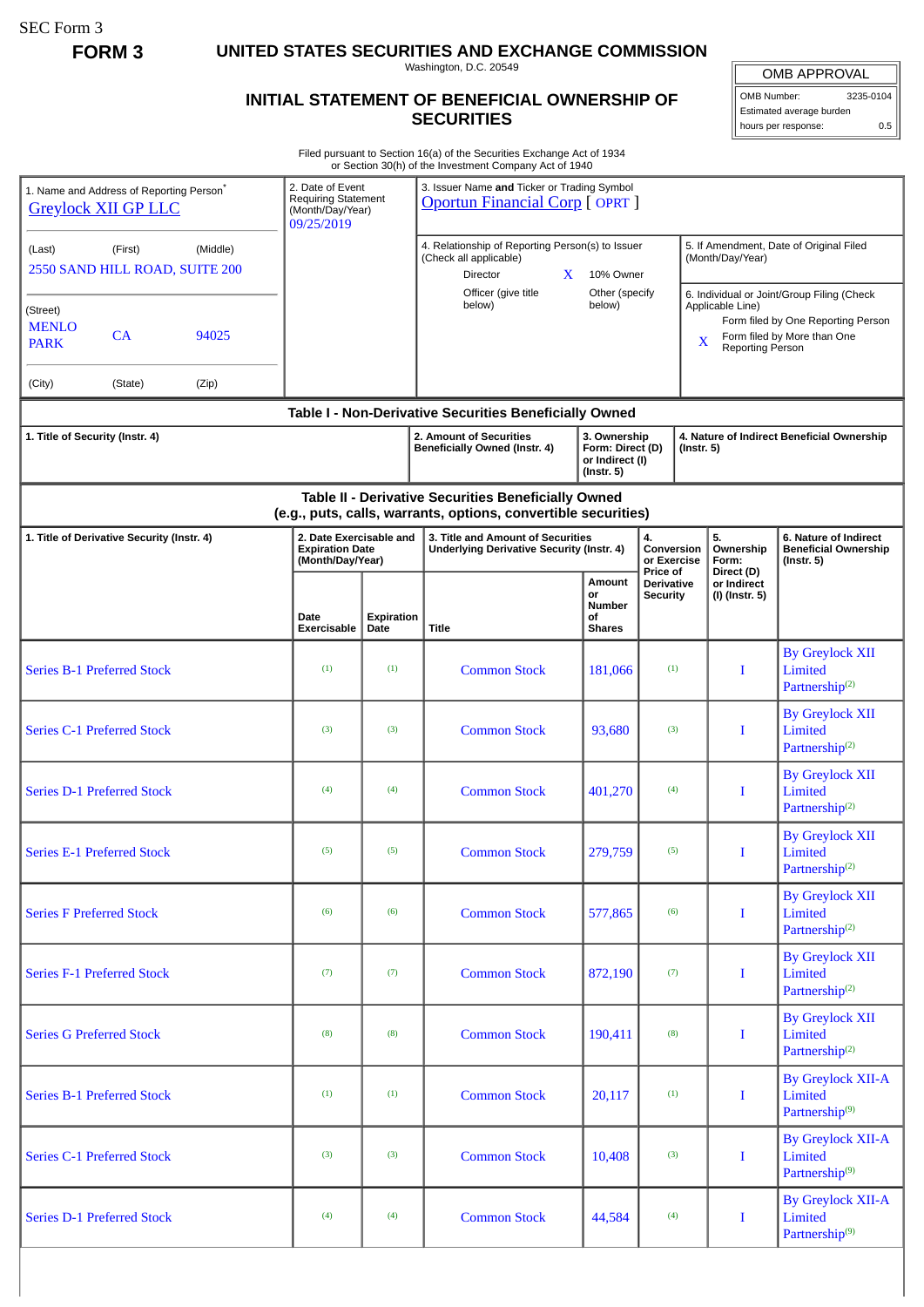| Table II - Derivative Securities Beneficially Owned<br>(e.g., puts, calls, warrants, options, convertible securities) |                                                                       |                    |                                                                                       |                                               |                                                  |                                             |                                                                          |  |
|-----------------------------------------------------------------------------------------------------------------------|-----------------------------------------------------------------------|--------------------|---------------------------------------------------------------------------------------|-----------------------------------------------|--------------------------------------------------|---------------------------------------------|--------------------------------------------------------------------------|--|
| 1. Title of Derivative Security (Instr. 4)                                                                            | 2. Date Exercisable and<br><b>Expiration Date</b><br>(Month/Day/Year) |                    | 3. Title and Amount of Securities<br><b>Underlying Derivative Security (Instr. 4)</b> |                                               | 4.<br>Conversion<br>or Exercise                  | 5.<br>Ownership<br>Form:                    | 6. Nature of Indirect<br><b>Beneficial Ownership</b><br>$($ Instr. 5 $)$ |  |
|                                                                                                                       | Date<br>Exercisable                                                   | Expiration<br>Date | <b>Title</b>                                                                          | Amount<br>or<br>Number<br>of<br><b>Shares</b> | Price of<br><b>Derivative</b><br><b>Security</b> | Direct (D)<br>or Indirect<br>(I) (Instr. 5) |                                                                          |  |
| <b>Series E-1 Preferred Stock</b>                                                                                     | (5)                                                                   | (5)                | <b>Common Stock</b>                                                                   | 31,084                                        | (5)                                              | $\bf{I}$                                    | <b>By Greylock XII-A</b><br>Limited<br>Partnership <sup>(9)</sup>        |  |
| <b>Series F Preferred Stock</b>                                                                                       | (6)                                                                   | (6)                | <b>Common Stock</b>                                                                   | 64,204                                        | (6)                                              | $\bf{I}$                                    | <b>By Greylock XII-A</b><br>Limited<br>Partnership <sup>(9)</sup>        |  |
| <b>Series F-1 Preferred Stock</b>                                                                                     | (7)                                                                   | (7)                | <b>Common Stock</b>                                                                   | 96,910                                        | (7)                                              | $\bf{I}$                                    | <b>By Greylock XII-A</b><br>Limited<br>Partnership <sup>(9)</sup>        |  |
| <b>Series G Preferred Stock</b>                                                                                       | (8)                                                                   | (8)                | <b>Common Stock</b>                                                                   | 21,155                                        | (8)                                              | $\bf I$                                     | <b>By Greylock XII-A</b><br>Limited<br>Partnership <sup>(9)</sup>        |  |
| 1. Name and Address of Reporting Person <sup>*</sup><br><b>Greylock XII GP LLC</b>                                    |                                                                       |                    |                                                                                       |                                               |                                                  |                                             |                                                                          |  |
| (Last)<br>(First)<br>2550 SAND HILL ROAD, SUITE 200                                                                   | (Middle)                                                              |                    |                                                                                       |                                               |                                                  |                                             |                                                                          |  |
| (Street)<br><b>MENLO PARK</b><br>CA                                                                                   | 94025                                                                 |                    |                                                                                       |                                               |                                                  |                                             |                                                                          |  |
| (City)<br>(State)                                                                                                     | (Zip)                                                                 |                    |                                                                                       |                                               |                                                  |                                             |                                                                          |  |
| 1. Name and Address of Reporting Person <sup>*</sup><br><b>Greylock XII Limited Partnership</b>                       |                                                                       |                    |                                                                                       |                                               |                                                  |                                             |                                                                          |  |
| (Last)<br>(First)<br>2550 SAND HILL ROAD, SUITE 200                                                                   | (Middle)                                                              |                    |                                                                                       |                                               |                                                  |                                             |                                                                          |  |
| (Street)<br><b>MENLO PARK</b><br>CA                                                                                   | 94025                                                                 |                    |                                                                                       |                                               |                                                  |                                             |                                                                          |  |
| (City)<br>(State)                                                                                                     | (Zip)                                                                 |                    |                                                                                       |                                               |                                                  |                                             |                                                                          |  |
| 1. Name and Address of Reporting Person*<br><b>Greylock XII-A Limited Partnership</b>                                 |                                                                       |                    |                                                                                       |                                               |                                                  |                                             |                                                                          |  |
| (Last)<br>(First)<br>2550 SAND HILL ROAD, SUITE 200                                                                   | (Middle)                                                              |                    |                                                                                       |                                               |                                                  |                                             |                                                                          |  |
| (Street)<br><b>MENLO PARK</b><br>CA                                                                                   | 94025                                                                 |                    |                                                                                       |                                               |                                                  |                                             |                                                                          |  |
| (City)<br>(State)                                                                                                     | (Zip)                                                                 |                    |                                                                                       |                                               |                                                  |                                             |                                                                          |  |

## **Explanation of Responses:**

1. Each share of the issuer's Series B-1 Preferred Stock will automatically convert into 1.1056056 shares of the issuer's Common Stock immediately upon the closing of the issuer's initial public offering ("IPO") and has no expiration date. All shares of the issuer's Common Stock (including fractions thereof) issuable upon conversion of more than one share of the issuer's Preferred Stock by a holder thereof shall be aggregated. No fractional share shall be issued upon this conversion.

2. The shares are held directly by Greylock XII Limited Partnership ("Greylock XII LP"). Greylock XII GP Limited Liability Company ("Greylock XII GP") is the sole General Partner of Greylock XII LP and may be deemed to share voting and dispositive power with respect to the shares held by Greylock XII LP. Greylock XII GP disclaims beneficial ownership of the securities held by Greylock XII LP except to the extent of any p purposes of Section 16 or for any other purposes.

3. Each share of the issuer's Series C-1 Preferred Stock will automatically convert into 1.789396 shares of the issuer's Common Stock immediately upon the closing of the issuer's IPO and has no expiration date. All shares of the issuer's Common Stock (including fractions thereof) issuable upon conversion of more than one share of the issuer's Preferred Stock by a holder thereof shall be aggregated. No fractional share shall be issued upon this conversion.

4. Each share of the issuer's Series D-1 Preferred Stock will automatically convert into 1.789396 shares of the issuer's Common Stock immediately upon the closing of the issuer's IPO and has no expiration date. All shares of the issuer's Common Stock (including fractions thereof) issuable upon conversion of more than one share of the issuer's Preferred Stock by a holder thereof shall be aggregated. No fractional behavior an share shall be issued upon this conversion.

5. Each share of the issuer's Series E-1 Preferred Stock will automatically convert into 1.9291389 shares of the issuer's Common Stock immediately upon the closing of the issuer's IPO and has no expiration date. All shares of the issuer's Common Stock (including fractions thereof) issuable upon conversion of more than one share of the issuer's Preferred Stock by a holder thereof shall be aggregated. No fractional share shall be issued upon this conversion.

6. Each share of the issuer's Series F Preferred Stock will automatically convert into 2.697117 shares of the issuer's Common Stock immediately upon the closing of the issuer's IPO and has no expiration date. All shares of the issuer's Common Stock (including fractions thereof) issuable upon conversion of more than one share of the issuer's Preferred Stock by a holder thereof shall be aggregated. No fractional share shall be issued upon this conversion.